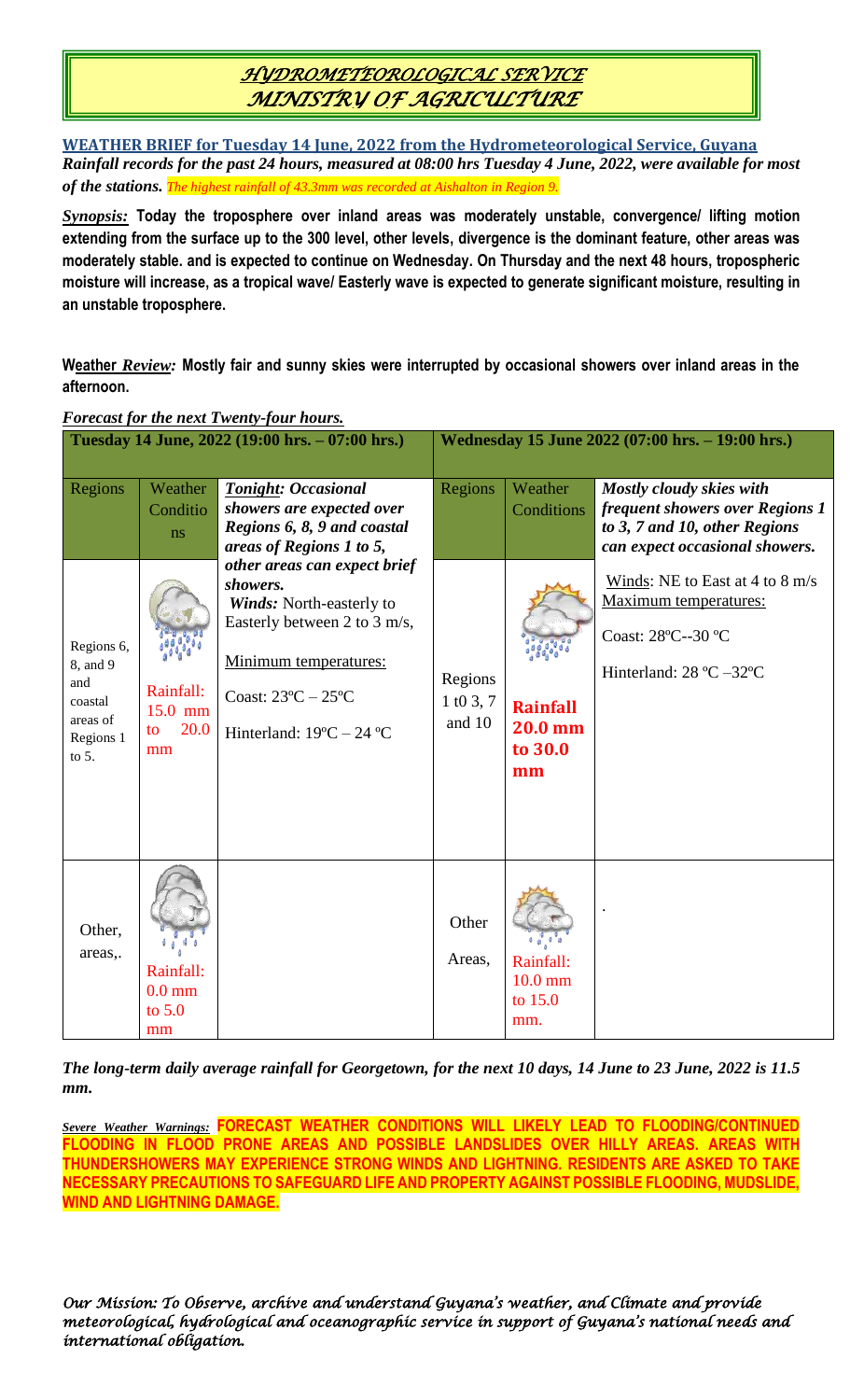

*Satellite Imagery Valid 19:00 UTC/(15:00 LST) and Doppler Radar imagery Vaild 19:00 UTC/(15:00 LST)*

### *Tuesday 14 June, 2022.*



*Radar generated precipitation estimates. Twenty-four and nine hours rainfall valid 8 hrs and 15 hrs, 14 June, 2022.*

*WARNING: CITIZENS ARE ADVISED THAT THE ABOVE NORMAL HIGH TIDES ADVISORY IS IN EFFECT.* **During this period of above normal high tides, overtopping may be observed in the vulnerable areas. Persons are urged to exercise all precautionary measures.**

#### *Table # 2 Occurrences of high and low tides for the next 24 hours and the times for sunrise and sunset.*

| <b>Tonight (June 11, 2022)</b>                   |                                                                                                              | <b>Tomorrow morning (June 12 2022)</b> | <b>Tomorrow Afternoon (June</b><br>12, 2022)               |
|--------------------------------------------------|--------------------------------------------------------------------------------------------------------------|----------------------------------------|------------------------------------------------------------|
| Low Tide 22:06 hrs. Height<br>$0.77$ of a Metre. | High Tide 04:20 hrs. Height 3.14<br>Metres (Above normal).<br>Low Tide 10:46 hrs. Height 0.21 of a<br>Metre. |                                        | High Tide 17:07 hrs. Height 2.88<br>Metres (Above normal). |
| <b>Sunrise G/Town</b>                            | $05:36$ hrs                                                                                                  | <b>Sunset G/Town</b>                   | $18:07$ hrs                                                |

### *SEA CONDITIONS: SLIGHT TO MODEATE WAVES REACHING HEIGHTS OF 1.5 TO 2.0 METERS IN OPEN WATERS.*

#### *Forecast:*

*Tonight: Occasional showers are expected over Regions 6, 8, 9 and coastal areas of Regions 1 to 5, other areas can expect brief showers. 12hours* **Rainfall is expected to range between 15.0 mm to 20.0 mm, over Regions 6, 8, 9 and coastal areas of Regions 1 to 5, other areas, values are expected to range between 0.0 mm to 5.0 mm.**

*Wednesday: Mostly cloudy skies with frequent showers over Regions 1 to 3, 7 and 10, other Regions can expect occasional showers. 12hours* **Rainfall is expected to range between 20.0 mm to 30.0 mm, Regions 1 to 3, 7 and 10, other areas can expect values between 10.0 mm to 15.0 mm.**

*Thursday: Frequent showers in the morning over Regions 7, 9 and coastal areas. In the afternoon all Regions can expect partly cloudy to cloudy skies with occasional showers over Regions 7, 8 and 10, other*

*Our Mission: To Observe, archive and understand Guyana's weather, and Climate and provide meteorological, hydrological and oceanographic service in support of Guyana's national needs and international obligation.*